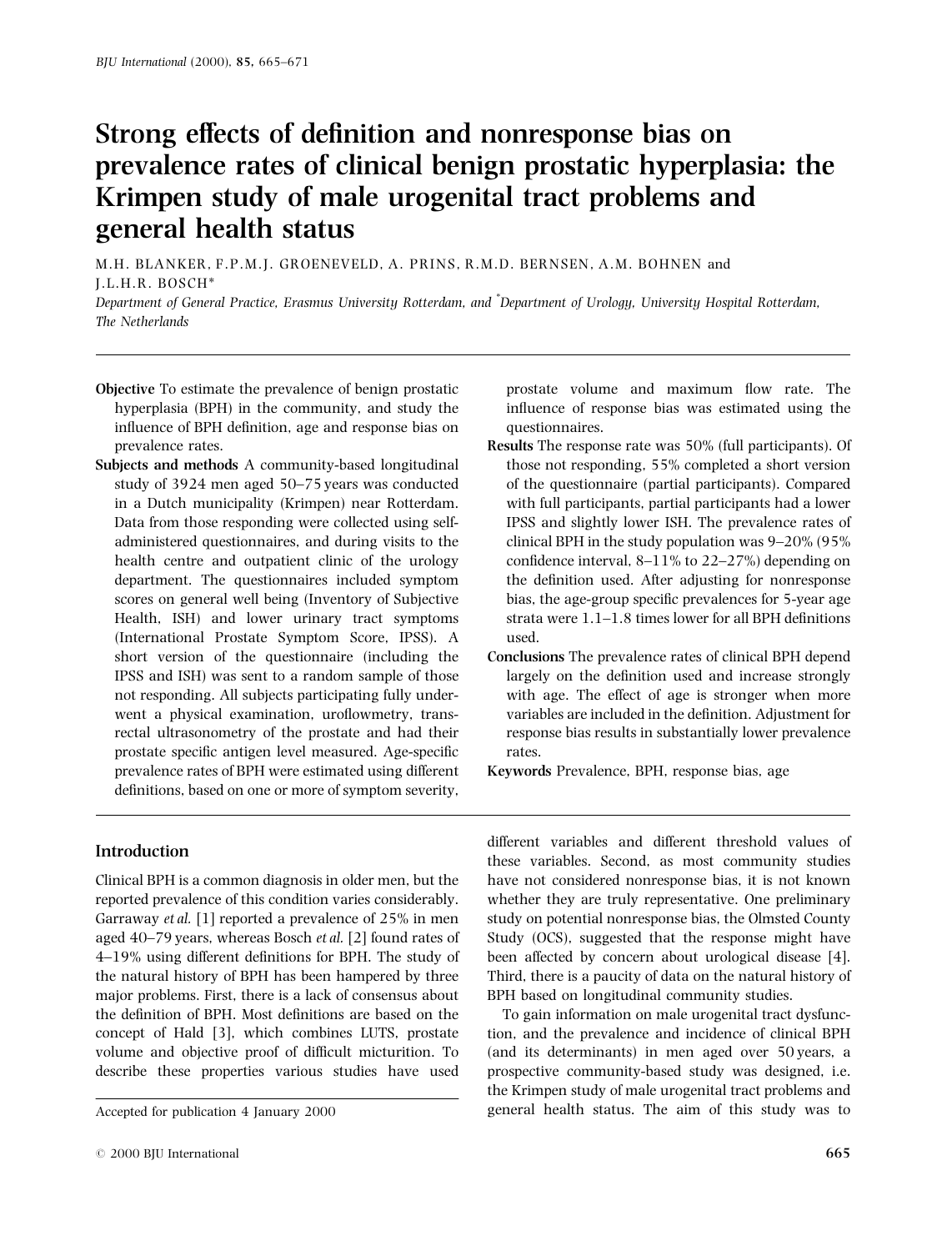investigate the prevalence rates of BPH in the community using various definitions, and to study the influence of age and nonresponse bias on these values.

# Subjects and methods

From all general practices in Krimpen aan den IJssel (a commuter suburb near Rotterdam, with  $\approx 28000$ inhabitants) the names and addresses of all 3924 registered men aged 50-75 years were obtained (reference date June 1995). In the Netherlands, almost every person is registered with a general practice [5]. Recruitment took place between August 1995 and January 1998; the reasons for exclusion are given in Table 1. Men previously operated for BPH  $(n=64)$  were not excluded but were analysed separately. In all cases the GP decided whether or not the patient could enter the first phase of the study; the GPs' reasons for exclusion were checked by the investigators in the electronic medical records.

Figure 1 presents an overview of the study scheme. All 3398 enrolled men were invited by mail to complete a self-administered questionnaire and to attend the health centre. During the recruitment period about 40 men were invited weekly. Because the recruitment period was lengthy, 152 men had passed the age of 75 years but were nevertheless enrolled; in all, 1688 men agreed to participate (a response rate of 50%).

#### Procedures

The questionnaire included: two inventories on general well-being, i.e. the Sickness Impact Profile  $[6,7]$  and a 13item version of the Inventory of Subjective Health (ISH) [8]; the IPSS [9]; the BPH impact score [10]; and ICSsex questionnaire [11]. In addition, information on marital

Table 1 Reasons for exclusion from the first phase of the study

| Reason                                                                | Number of men $(\%)$ |
|-----------------------------------------------------------------------|----------------------|
| Radical prostatectomy                                                 | 11(5)                |
| Known prostatic or bladder cancer                                     | 34 (14)              |
| Under treatment by urologist                                          | 14 (6)               |
| Neurogenic bladder disease                                            | 26(11)               |
| Inability to complete questionnaire<br>(dementia, mental retardation, | 32 (14)              |
| language problem)                                                     |                      |
| Inability to attend health centre                                     | 7 (7)                |
| Negative advice by patient's GP                                       | 105(45)              |
| Cardiac disease                                                       | 23(10)               |
| Pulmonary disease                                                     | 14 (6)               |
| Malignancy                                                            | 27(11)               |
| Not specified                                                         | 41 (17)              |
| Unknown                                                               | 6(3)                 |
| Total                                                                 | 235 (100)            |

status, educational level, treatment for chronic diseases, smoking and drinking habits was collected.

At the health centre, two study physicians checked the questionnaires and completed these with data on the present use of medication using the Anatomical Therapeutical Chemical classification [12]. Urine was analysed using a dipstick test, mainly to exclude lower urinary tract infection, and the subjects' blood pressure, height and body weight measured.

The second part of the study was conducted at the urology outpatient department of the University Hospital Rotterdam. Before attendance, participants were asked to complete a 3-day voiding diary. The following measurements were obtained: DRE; TRUS performed with a 7- MHz multiplanar sector-scanning probe to measure volumes, using the planimetric technique of volume measurement  $[13]$ ; uroflowmetry, recording of peak flow rate  $(0_{\text{max}})$  and other variables with a flowmeter (Dantec Urodyn 1000, Copenhagen, Denmark); postvoid residual urine volume, determined by transabdominal ultrasonometry; and the serum PSA level (Tandem-R method, Hybritech, San Diego, CA).

The following protocol was used to detect prostatic carcinoma. Prostate biopsies were taken; (i) from all men with PSA values of  $>10$  ng/mL; (ii) from men with a PSA level of  $2-10$  ng/mL if there were abnormal findings on DRE or TRUS (i.e. suspect for carcinoma); and (iii), in men with a PSA level of  $1-2$  ng/mL only if the DRE was abnormal. No biopsies were taken to confirm the histopathological diagnosis of BPH. In all, 57 men had prostatic cancer and they were analysed separately; eight of these had been operated previously for BPH.

#### Partial participants and complete nonresponders

A random sample  $(500)$ , stratified proportional to the number of nonresponders per general practice, was taken from the list of nonresponders to evaluate whether the responders were representative. These nonresponders were invited to complete a short mailed questionnaire which included the ISH, IPSS, and questions on treatment for chronic diseases, marital status, educational level, smoking and drinking habits, and current use of medication. Questionnaires were sent in October 1997 and had to be returned within 6 weeks. Of those not responding, 261 returned the questionnaires (response rate 55%) and became `partial participants'.

All men who completed the second part of the study and who were not diagnosed with prostatic cancer and had no previous operation for BPH  $(n=1553)$  will be re-evaluated after 2 and 4 years.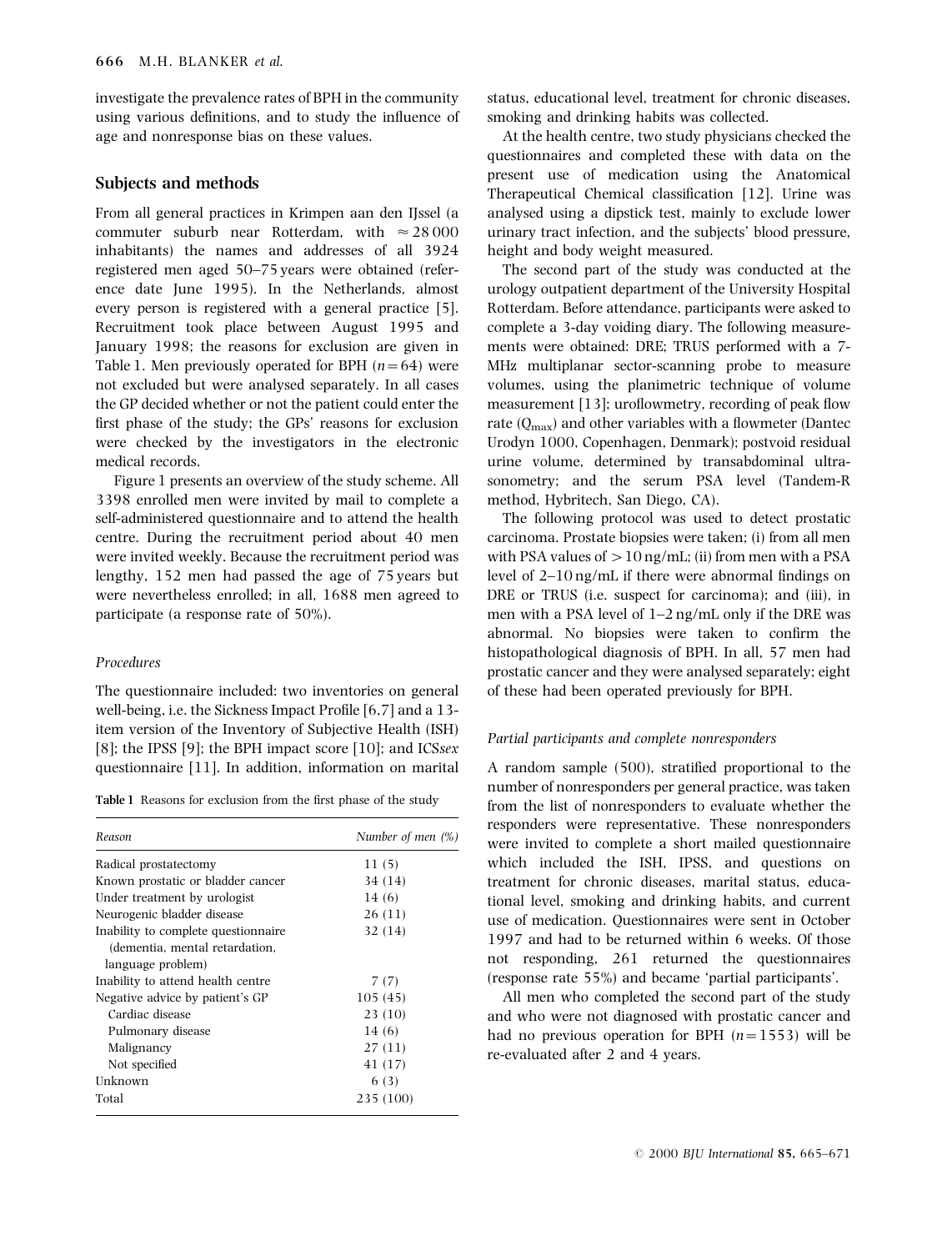

Fig. 1. Flow chart of the study: \*self-administered questionnaire; †see text  $-1592$  men completed phase II, 69 men visited the clinic without a completed voiding diary and five men completed the diary but did not visit the clinic.

#### Prevalence of BPH and estimation of response bias

The age-specific prevalence of BPH was estimated using different definitions, i.e. the definition used by Garraway  $et al.$  [1] and three different definitions reported to be the most valid by Bosch et al. [2]. The variables used in these definitions were the IPSS,  $Q_{\text{max}}$  and prostate volume.

To adjust for response bias, age-group specific prevalences of men with an IPSS of  $>7$  were estimated as the weighted average of the prevalence in the fullparticipant group and the estimated prevalence in the nonresponder group. It was assumed that the IPSS of the partial participants represented the IPSS of all nonresponders, and that the other variables used in the definitions of BPH are independent of the IPSS and equally distributed among full and partial participants.

If the total nonresponders had either lower or higher prevalences than the partial participants (in contrast to the assumption) the adjusted prevalences in those with an IPSS of  $>7$  in the population would differ. A sensitivity analysis was conducted to evaluate the effect of variation in the IPSS in the total nonresponder group, ranging from a best-case to a worst-case scenario, on the adjusted prevalence rates of men with an IPSS of  $>7$  in the total population.

#### Statistical analysis

Full and partial participants were compared for items on the short questionnaire using multivariate logistic regression, the t-test, chi-square test and the Mantel-Haenszel test, as applicable. The relation between age and prevalence rates of BPH and its determinants was tested using univariate regression (because of assumptions of normality, dependent variables were transformed), chi-square test and the Mantel-Haenszel test.

| Age, years $(n)^*$ | No. of included men $(\%)$ | No. of responders | Response rate (%) | Response rate in<br>random sample (%) |
|--------------------|----------------------------|-------------------|-------------------|---------------------------------------|
| $50 - 54(859)$     | 788 (91)                   | 356               | 45.2              | 50.4                                  |
| 55–59 (891)        | 813 (91)                   | 432               | 53.1              | 57.4                                  |
| $60-64(798)$       | 720 (90)                   | 398               | 55.3              | 55.8                                  |
| $65-69(711)$       | 622 (88)                   | 318               | 51.1              | 54.0                                  |
| $70 - 78(659)$     | 452 (68)                   | 184               | 40.7              | 57.5                                  |
| Total (3924)       | 3398 (87) <sup>†</sup>     | 1688              | 49.7              | 55.3                                  |

Table 2 Age groups and age-group specific response rates

\*Age on date of invitation,  $n =$  number of men in age group;  $\dagger$  age calculation of three men missing.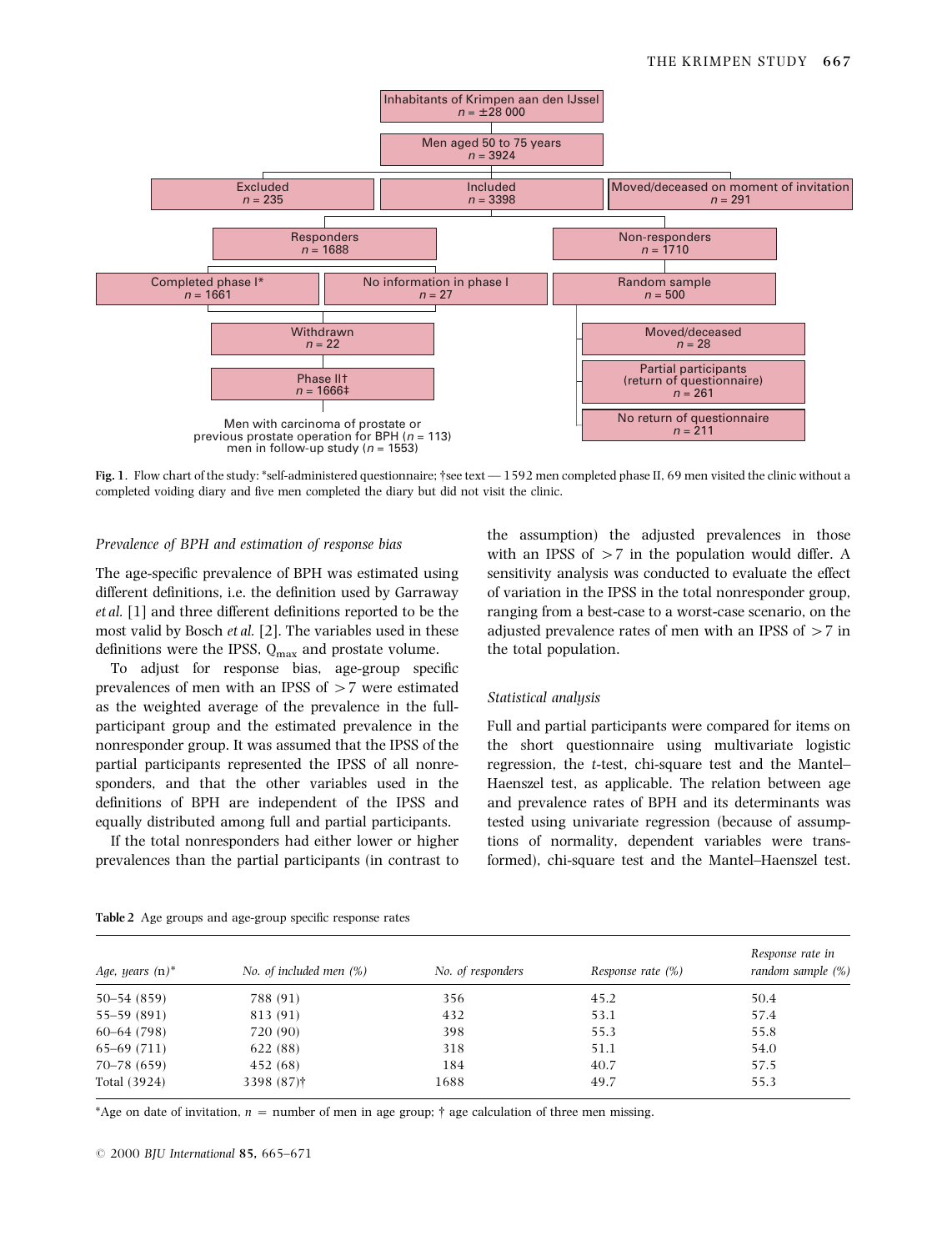#### 668 M.H. BLANKER et al.

| Table 3 Characteristics of the men included in the study |  |
|----------------------------------------------------------|--|
|----------------------------------------------------------|--|

| Characteristic                               | Full participants | Partial participants | P <sup>+</sup> |
|----------------------------------------------|-------------------|----------------------|----------------|
| Number                                       | 1688              | 261                  |                |
| Mean ( $SD$ ) age ( $years$ )*               | 61.2(6.7)         | 62.7(7.4)            | $< 0.001$ ‡    |
| Percentage:                                  |                   |                      |                |
| Marital status                               |                   |                      | 0.06           |
| Married                                      | 91.4              | 88.1                 |                |
| Unmarried                                    | 2.3               | 3.6                  |                |
| Cohabitation                                 | 3.1               | 2.4                  |                |
| Divorced                                     | 1.0               | 2.8                  |                |
| Widower                                      | 2.2               | 3.2                  |                |
| Educational level                            |                   |                      | 0.43           |
| No education/Primary school                  | 13                | 16                   |                |
| Secondary education                          | 61                | 63                   |                |
| University                                   | 26                | 21                   |                |
| Smoking habits                               |                   |                      | 0.24           |
| Never smoked                                 | 19                | 20                   |                |
| Stopped smoking                              | 50                | 57                   |                |
| Current smoker                               | 31                | 23                   |                |
| Drinking habits                              |                   |                      | 0.57           |
| No alcohol                                   | 23                | 27                   |                |
| Average 1-2 units per day                    | 59                | 56                   |                |
| Average $>2$ units per day                   | 18                | 17                   |                |
| Under treatment for chronic diseases         |                   |                      |                |
| Diabetes mellitus                            | 3.4               | 5.3                  | 0.11           |
| Hypertension                                 | 15.9              | 18.7                 | 0.25           |
| Chronic obstructive pulmonary disease        | 4.5               | 4.6                  | 0.96           |
| Parkinson's disease                          | 0.1               | 0.8                  | 0.03           |
| Cardiac disease                              | 6.2               | 8.8                  | 0.11           |
| Chronic UTI                                  | 0.8               | 1.5                  | 0.28           |
| Liver disease                                | 0.7               | $\theta$             | 0.29           |
| One or more of the above                     | 25                | 32                   | < 0.01         |
| Prostatic cancer in 1st degree family member | 91                | 94                   | 0.11           |
| ISH questionnaire                            |                   |                      |                |
| Mean (sp)                                    | 2.02(2.34)        | 1.55(2.15)           | $< 0.003$ ‡    |
| IPSS $(%)$                                   |                   |                      | < 0.001        |
| No symptoms                                  | 10                | 19                   |                |
| Minor                                        | 65                | 66                   |                |
| Moderate                                     | 22                | 14                   |                |
| Severe                                       | 3                 | $\mathbf{1}$         |                |
| IPSS QoL                                     |                   |                      | < 0.001        |
| Delighted to mostly satisfied                | 83                | 92                   |                |
| Mixed, to terrible                           | 17                | 8                    |                |

\*Age on date of invitation;  $\dagger$  chi-square test or  $\dagger$  t-test.

Correlation between these variables was estimated by means of Spearman's rho. The study was approved by the Medical Ethical Committee of the Erasmus University Rotterdam and the University Hospital Rotterdam. All participants gave written informed consent.

# Results

Age groups of responders and nonresponders, and agegroup specific response rates, are given in Table 2. There was a slight under-representation of men aged 50-55 years and of men aged  $>70$  years, and a slight overrepresentation of those aged 60-65 years. The mean age of the partial participants did not differ from that of the total nonresponders (62.7 years, sp 7.4 years, compared with 62.3 years, sp 7.6 years;  $P=0.6$ ). Age-group specific response rates in the random sample are also given in Table 2.

Table 3 shows the characteristics of the included men; full participants were slightly younger than the partial participants.

Multivariate logistic regression, adjusted for age, shows that full participants had less treatment for chronic diseases (odds ratio, OR,  $0.60$ ,  $P < 0.001$ ),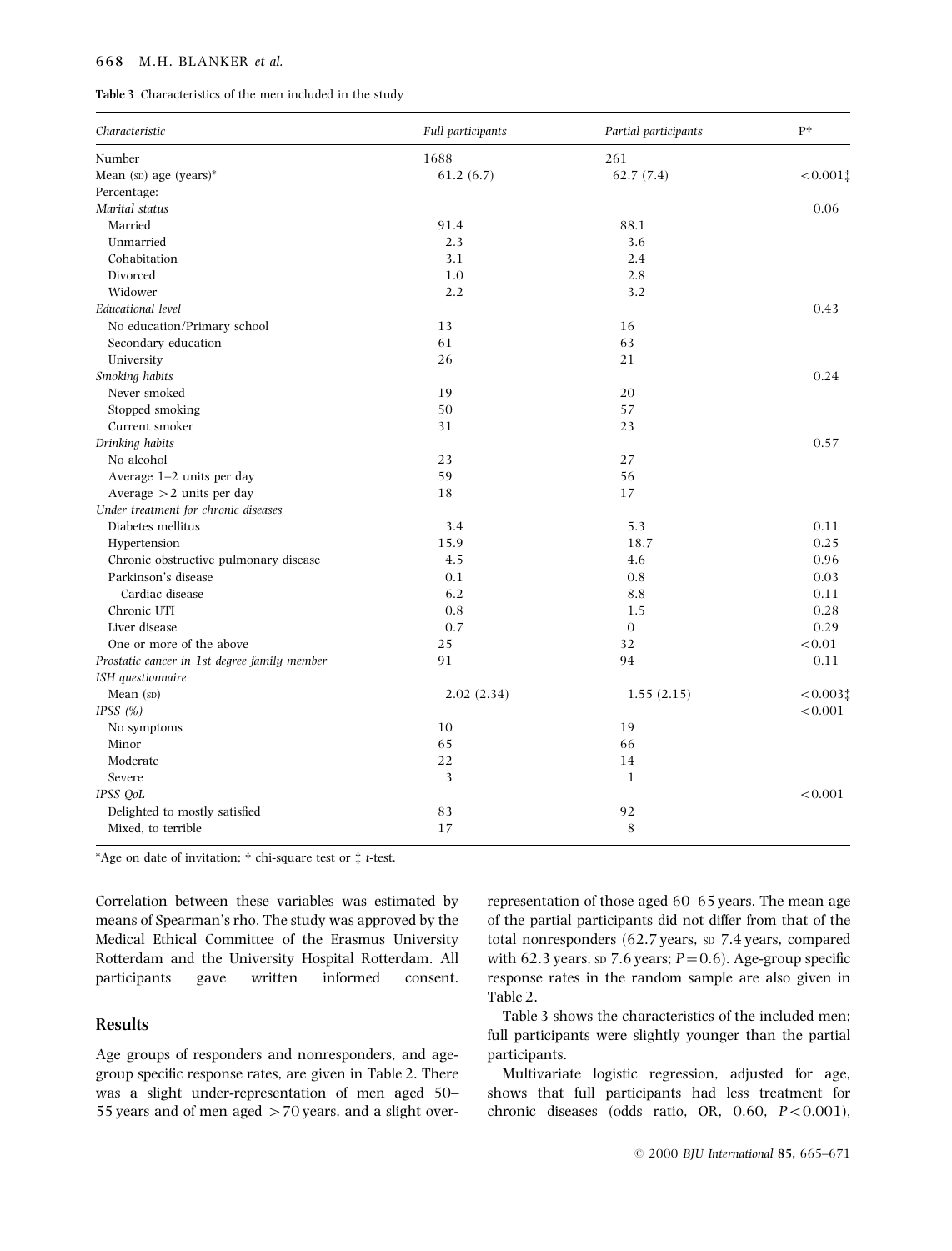|                                                                                        | $Age (years)*$                          |                                       |                                           |                                       |                                      |                                         |
|----------------------------------------------------------------------------------------|-----------------------------------------|---------------------------------------|-------------------------------------------|---------------------------------------|--------------------------------------|-----------------------------------------|
| Variable/ prevalence                                                                   | $50 - 54$                               | $55 - 59$                             | 60-64                                     | $65 - 69$                             | $70 - 78$                            | Total                                   |
| Median (25th to 75th percentiles) [N]<br>$\text{PSS}^+$                                | $3(1-6)$                                | $3(1-6)$                              | $4(2-7)$                                  | $(2-9)$                               | $5(3-10)$                            | $(1 - 7)$                               |
| $Q_{\rm max}$ (mL/s)†                                                                  | $12.4(7.6-17.6)$<br>$[325]$             | $10.9(7.5-15.9)$<br>[397]             | $9.5(5.8-13.3)$<br>$[362]$                | $8.7(5.9 - 13.1)$<br>[284]            | $7.7(4.9 - 11.1)$<br>$[155]$         | $10.0 (6.3 - 14.7)$<br>[1523]           |
| Prostate volume, mL†                                                                   | $27.4(23.6 - 31.7)$<br>[288]<br>$[325]$ | $30.3(24.4 - 35.2)$<br>[360]<br>[395] | $31.9(25.5 - 40.5)$<br>$[328]$<br>$[362]$ | $32.6(25.8 - 40.8)$<br>[288]<br>[261] | 38.7 (29.4-50.1)<br>[136]<br>$[155]$ | $30.4(25.0 - 38.3)$<br>[1373]<br>[1525] |
| $PSS > 7 (n = 1523)$<br>Prevalence (95% CI) <sup>†</sup>                               |                                         |                                       |                                           |                                       |                                      |                                         |
| Unadjusted<br>Adjusted                                                                 | $.6 - 25$<br>$12(8-16)$<br>21(1)        | $19(15-23)$<br>$15(11-20)$            | 23 (17-30)<br>$24(20-29)$                 | $31(26-37)$<br>$29(20 - 37)$          | $37(29 - 45)$<br>24 (17-32)          | $20(14 - 26)$<br>$25(22 - 27)$          |
| $PSS > 7 + PV > 30 (n=1499)$                                                           |                                         |                                       |                                           |                                       |                                      |                                         |
| Unadjusted                                                                             | $7(4-10)$                               | $7(5-11)$                             | $15(12-20)$                               | $22(17-27)$                           | $28(21-36)$                          | $14(12-16)$                             |
| $\text{IPSS} > 7 + \text{PV} > 30 + \text{Q}_{\text{max}} < 15 (n = 1330)$<br>Adjusted | $4(3-5)$                                | $6(4-8)$                              | $15(11-19)$                               | $22(16-27)$                           | $19(14-25)$                          | $12(9 - 15)$                            |
| Unadjusted                                                                             | $6(4-10)$                               | $(6 + 9)$                             | 13 (10-17)                                | $20(15-25)$                           | $27(19-35)$                          | $12(11-14)$                             |
| Adjusted                                                                               | $4(3-5)$                                | $4(3-6)$                              | $13(10-16)$                               | $18(13-22)$                           | $18(13-23)$                          | $10(8-13)$                              |
| IPSS $> 7 + PV > 30 + Q_{max} < 10 (n = 1330)$                                         |                                         |                                       |                                           |                                       |                                      |                                         |
| Unadjusted<br>Adjusted                                                                 | $4(2-6)$<br>$2(1-3)$                    | $3(2-4)$<br>$4(2-7)$                  | $9(7-11)$<br>$9(6-13)$                    | 14 (11-20)<br>14 (10–17)              | $16(12 - 20)$<br>$23(17-32)$         | $9(8-11)$<br>$(6-9)$                    |
| IPSS > 7 + PV > 20 + Q <sub>max</sub> < 15 (n = 1330)                                  |                                         |                                       |                                           |                                       |                                      |                                         |
| Unadjusted<br>Adjusted                                                                 | 14 (10-18)<br>$8(5-11)$                 | $14(11-19)$<br>$11(8-14)$             | $20(16-25)$<br>$20(15-25)$                | $26(21-32)$<br>24 (17-31)             | $32(24-40)$<br>$22(15-28)$           | $20(18-22)$<br>$17(13-22)$              |
| Adjusted prevalence rates for IPSS $> 7$ (%)                                           |                                         |                                       |                                           |                                       |                                      |                                         |
| Scenario <sup>1</sup><br>Best                                                          | 10.4                                    | 13.3                                  | 18.8                                      | 22.3                                  | 19.6                                 | 16.1                                    |
| As given above                                                                         | $11.7$                                  | 15.4                                  | 23.3                                      | 28.5                                  | 24.1                                 | 19.8                                    |
| Worst                                                                                  | 37.6                                    | 33.3                                  | 38.5                                      | 44.9                                  | 44.9                                 | 38.3                                    |

 $© 2000 BJU International 85, 665–671$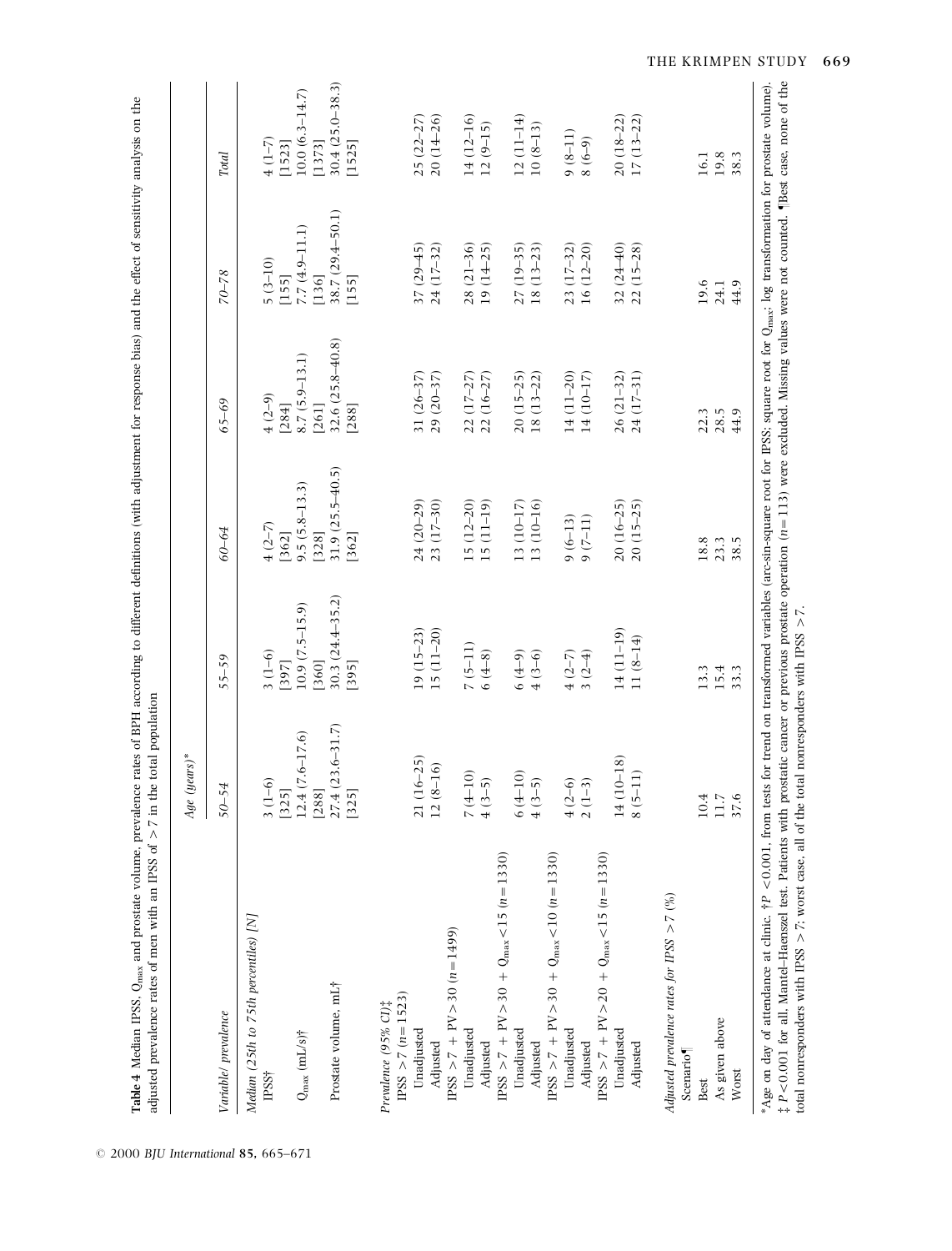marginally higher mini-ISH scores (OR  $1.08$ ,  $P = 0.06$ ), and a higher percentage had an IPSS of  $>7$  (OR 1.70,  $P < 0.02$ ). The effect of IPSS quality of life (QoL) question in the multivariate logistic regression was similar to the effect of an IPSS of  $>7$  when separately included in the model. When both IPSS and QoL were included in the model, the effect of these variables was much weaker, because of their strong correlation (Pearson's correlation  $coefficient = 0.68, P < 0.001$ .

#### Prevalence of BPH

Table 4 gives the median score and  $25-75$ th percentiles of the variables used to estimate the prevalence of BPH according to different definitions. The IPSS and prostate volume increased with age, and  $Q_{\text{max}}$  decreased with age  $(P<0.001$  for all three). The variables are weakly correlated: IPSS vs prostate volume, Spearman's rho=0.13; IPSS vs  $Q_{\text{max}}$ , rho=-0.20; prostate volume vs  $Q_{\text{max}}$ , rho = -0.13 (P < 0.001 for all).

Prevalence rates of BPH according to different definitions and with adjustment for response bias are also given in Table 4. Different definitions of BPH resulted in substantially different prevalence rates. Definitions taking all three variables (IPSS, prostate volume and  $Q_{\text{max}}$ ) into consideration showed a larger effect of age on the prevalence than definitions including only one or two variables. All (corrected and uncorrected) prevalence rates showed a significant increase with age. In three of the five definitions there was a small decrease in prevalence in those aged  $70-78$  years after adjusting for response bias. Adjusting for response bias resulted in lower prevalence rates for all definitions and across all age groups. In estimating the adjusted prevalences of those with an IPSS of  $>$  7, it was assumed that the partial participants represented the nonresponder group. The effect of the sensitivity analysis on the adjusted prevalence rates in men with an IPSS of  $>7$  is also given in Table 4.

## **Discussion**

Considering the effort required from the responders and the number of invasive tests performed, the present 50% response rate was remarkably high. It was higher than that of two other Dutch studies on the prevalence of BPH; Bosch et al.  $[14]$  reported an age-group specific response rate of  $33-36\%$  and Wolfs *et al.* [15] reported a 39% overall response rate. In Scotland, Garraway et al. [1] reported an overall response rate of 65%, whereas the OCS reported 48% [16]. In the OCS, home visits were made to complete the questionnaire and uroflowmetry; only a quarter of the responding men (randomly sampled) was invited for further evaluation at a urology clinic [16]. Garraway et al. [1] performed TRUS only in men with signs and symptoms of prostatic dysfunction (symptom scores and  $Q_{\text{max}}$ ).

In the present study, all the objective measures were obtained in all full participants, allowing an estimate of community-based age-specific reference values for prostate size, uroflowmetry and PSA level. Furthermore, the prevalence of BPH can then be estimated using different definitions. In this community-based study the prevalence rates of BPH were  $9-25\%$  in men aged 50-78 years. These rates may be an underestimate because men previously operated for BPH were not included in the calculation; however, this latter group represents only  $\approx$  4% of the responders.

The full participants were comparable with the partial participants for educational and marital status, smoking and drinking habits. Full participants were slightly younger and had been treated less often treated for one or more chronic diseases, but had higher ISH scores. Partial participants were more often `delighted to mostly satisfied' about their current voiding symptoms. Although different methods were used to evaluate nonresponse in the OCS, the present results were comparable with those in the OCS [4]; however, prevalence rates of BPH from the OCS were not adjusted for this bias.

In the present study, the GP decided whether to propose a patient for enrolment; this may be considered as a potential limitation to the study. In retrospect, that almost 15% of the excluded men had died within one month to 2 years after exclusion suggests that the GPs' decision on eligibility was valid.

The prevalence of men with an IPSS of  $>7$  was lower in those not responding. When estimating the prevalence rates of BPH using the IPSS as part of the definition it is important to adjust for this bias. In the present study, this adjustment resulted in substantially lower prevalence rates, particularly in the youngest and oldest strata. The adjusted prevalence rates of IPSS  $>7$  would be overestimated if the partial participants had a higher IPSS than the total nonresponders. However, this overestimate is not large (3.7%) even assuming that none of the total nonresponders had an IPSS of  $>$  7. In the OCS study [4], the total nonresponders had lower prevalence rates for BPH and other urological diagnoses than had partial responders. Therefore, the worst case scenario presented here is unlikely. It seems to be more realistic to assume that the true prevalence of men with an IPSS of  $>7$  will be  $16-20%$ .

In conclusion, the prevalence of BPH depends largely on age and the definition used. The age effect is stronger when more variables are included in the definition of BPH. Future prevalence studies and models using prevalence rates of BPH should use various definitions,